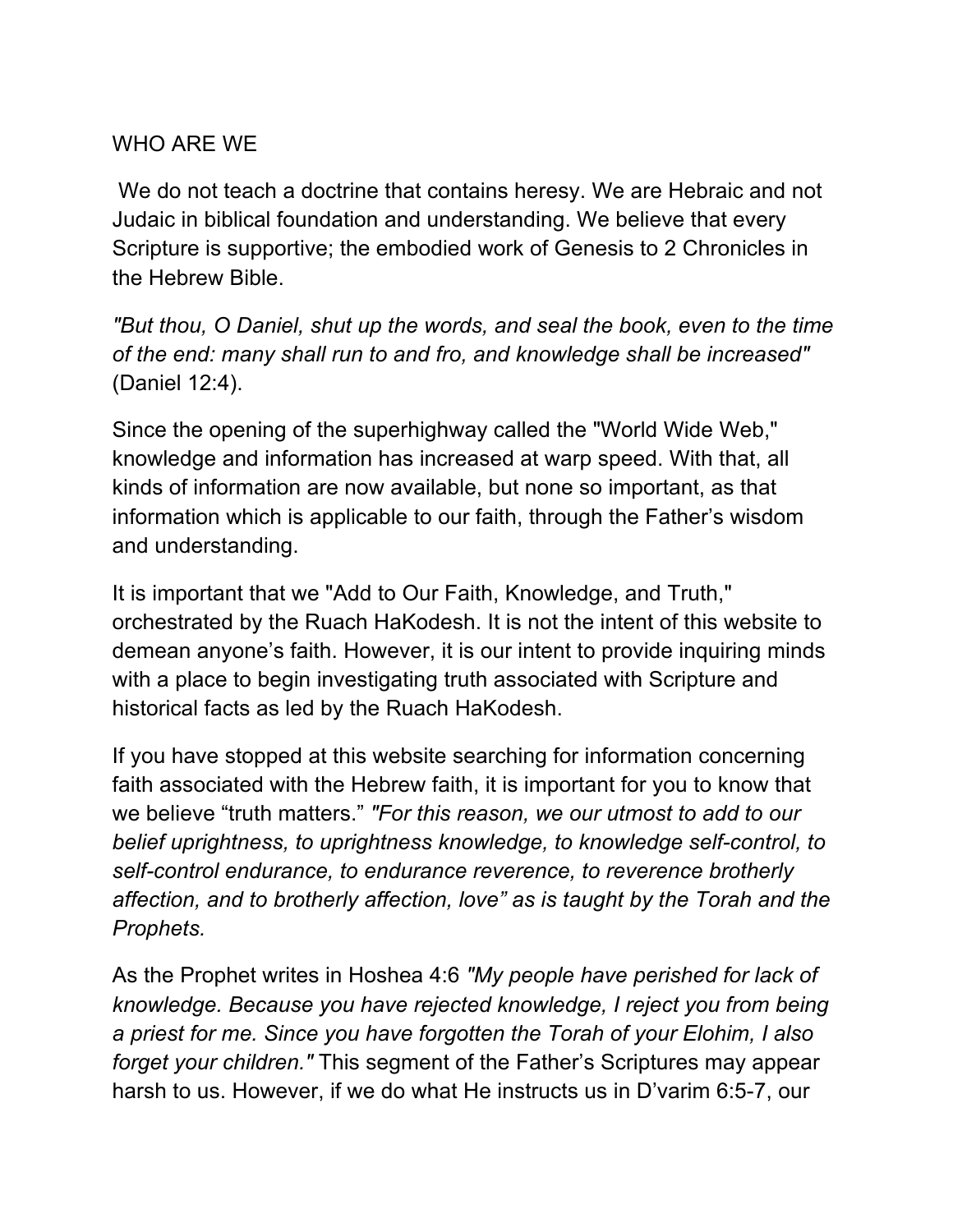children will never forget Torah, nor be forsaken. This applies to all generations who are obedient to Torah.

Yes, truth matters, and the truth of the matter is this, the majority of the Bibles we read and study from, are simply translations offered to us by men. As we know, men are flawed. Therefore, because we are people of faith believing in one Almighty Elohim, it is important for us to understand and walk under the influence of the Spirit of our Creator, whom we also call Our Father; Yahweh. It is true and factual that the body of work presented to us in most Christian Bibles from which we study, have within them truth and error. The error is the result of the influence of the interpretation, translation, and transliteration of the Father's words by men who have presupposed agendas. They have added to and subtracted from what the Father has said (and or means), which is in total violation of Scripture as stated in D'varim (Deuteronomy) 4:2*, "Do not add to the Word which I command you and do not take away from it, so as to guard the commands of YHWH your Elohim which I am commanding you*." Also, read D'varim (Deuteronomy) 12:32, Mishle (Proverbs) 30:6.

This is the reason why it is important as we search for truth, that the Ruach HaKodesh leads us and not man (therefore, having no confidence in man). *We have all been taught not to believe every spirit, but prove the spirits, whether they are of Yahweh, because many false prophets have gone out into the world."* We have arrived at the prophesied time where knowledge has increased dramatically, and will increase further at an accelerated rate. It is important therefore, for us to realize, that as we search the Word of the Father for His truth, we must be diligent in keeping our minds and hearts open to receive the truth from the very source of truth, Our Elohim. Our eternal lives depend on it.

If people, who are born of water and Spirit, function under the guidelines set forth by the Spirit, then all truth will be revealed. If you believe that Yahweh is the ruler of all things, and is knowledgeable of all things, then your prayer should be for the Most High to teach you all the things associated with your life that will lead to righteousness and eternal life.